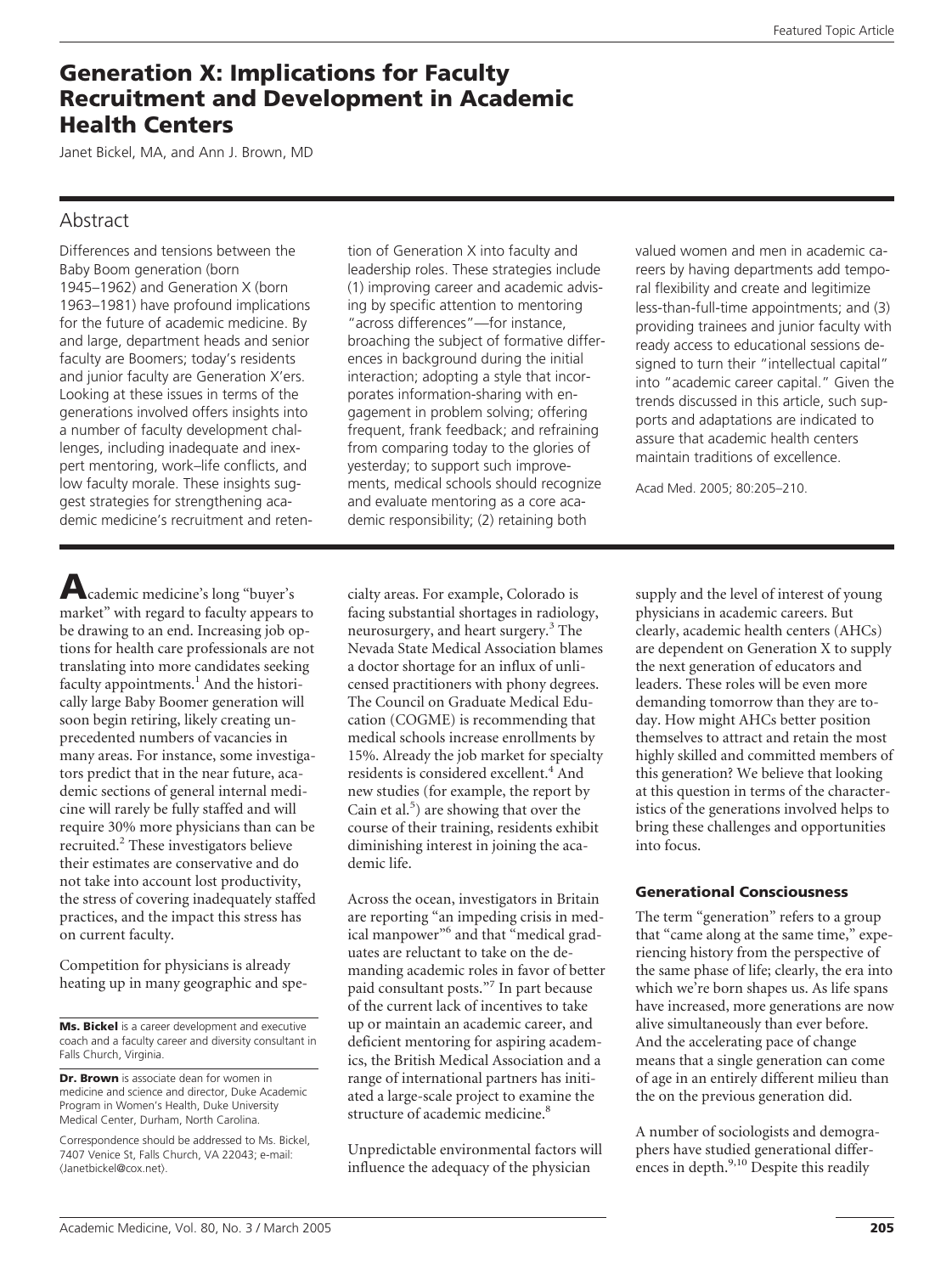available information, individuals tend not to see their own lives as part of an era. Just as fish do not discover water, a person tends to be unaware of the characteristics of his or her generation. This is particularly true of Baby Boomers (born 1945–1962). These members of the largest generation in U.S. history have been accused of acting as if they were *The* Generation. $11$ 

Generational differences are most easily illustrated by comparing the Silent Generation (born 1925–1944) with Generation X (born 1963–1981): The Silent Generation married early, considered television a luxury, and believed in the "Great Man" theory of leadership. By contrast, most members of Generation X had an extended adolescence and married later or remained single, consider technology a fact of life, and openly disdain hierarchy.

Differences are less stark between Generation X and Baby Boomers but still substantial:

#### *Generation X (1963–1981)*

- Work hard if balance allowed
- **Expect many job searches**
- Paying dues not relevant
- Self-sacrifice may have to be endured, occasionally
- Question authority

#### *Boomers (1945–1962)*

- Work hard out of loyalty
- Expect long-term job
- Pay dues
- Self-sacrifice is virtue
- Respect authority

Generation X is the first one in which both parents were likely to work outside the home. Also, parental divorce was twice as prevalent for children in this generation as it was for Boomer children.12 In part because of these life experiences, Generation X'ers are seeking a greater sense of family and are less likely to put jobs before family, friends, or other interests. In their eyes, their parents suffer from "vacation deficit disorder."

Many Generation X'ers also witnessed their parents reap downsizing in exchange for their loyalty to an organization. So Generation X'ers' first loyalty tends to be to themselves rather than to any institution. While they may be deeply committed to

their work, they are less willing to sacrifice than their parents were, less fixated on titles and the corner office, and less likely to "delay gratification."

By and large, department heads and senior faculty are Boomers; today's residents and junior faculty are Generation X'ers. The subsequent Millennial Generation  $(1982-2000)^{13}$  is now beginning to enter medical school; its characteristics are beyond the scope of this article, which focuses primarily on differences between the preceding two generations.

Certainly, no exact boundaries separate generations, and individuals do change as they mature. But if one steps back to see the "forest," generational distinctions are readily apparent. Although AHCs operate within this rich and evolving social environment, administrative leaders have been slow to examine and address tensions between the generations. Yet the tensions are real. The perspective of many young physicians might be distilled as "Why are established faculty so defensive? They act as if the way things were for them was the best of all possible worlds. If they really cared about us, they'd be trying to make life easier instead of hanging on to the past. Or maybe this is really about validating their own sacrifices and protecting their own privileges."

Recognizing the need to create high-performing work teams and to attract the best employees, many corporations have taken a proactive approach, asking, "How crossgenerationally friendly are we?."14,15 It is time for the academic health sciences to ask this question as well.

#### **Implications for Faculty Recruitment and Development**

A "generational lens" is useful for examining three interrelated components of effective faculty recruitment and development: mentoring relationships, work–life balance, and career and leadership development.

#### **Gaps in expectations about mentoring**

Mentoring has never been so important to individual career development in academic medicine or to institutional health. With the intensifying competition for external funding and often for access to support staff, to powerful mentors and to the richest opportunities, a young scientist's or physician's development of a

productive career depends to a greater degree than in the past on the ability to "hit the ground running." Access to expert mentoring is required in order to accomplish this feat, that is, to acquire insights into the complexities of the organizational culture, to learn "the unwritten rules of the games" and to negotiate effectively for resources.<sup>16</sup> Institutions and departments that purposely assist their new members to acculturate improve productivity, stability, loyalty, and leadership capacity.<sup>17</sup>

The changing complexities of work and organizational structures are driving the search for new ways of facilitating and structuring mentoring relationships. The traditional one-on-one apprenticeship model assumed a relatively slow pace of change and of work, with the wise grayhairs transferring their knowledge to their protégés over a period of years. With the speeded pace of change obliterating these luxuries, it is also clear that one mentor is not enough; trainees benefit from exposure to a variety of styles and options, the better to see what stimulates their own development.

Assuring that trainees and young faculty are obtaining any career-advancing mentoring is becoming harder for AHCs. Perhaps most noticeably, the time available for informal education and for one-onone exchanges with students has become scarcer as clinical care pressures have increased. Another limiting feature is the relative homogeneity of the senior faculty available as mentors compared with the ethnic and gender heterogeneity of trainees and young faculty. For instance, a survey of obstetrics– gynecology residents and fellows found that in their search for a mentor, many women and minorities encountered gender and racial discrimination; these negative experiences were a factor in discouraging their interest in academic careers.5 Many other studies, in both the academic and corporate worlds, find that women and minorities gain less benefit from the mentor relationship than majority men do.<sup>18,19</sup>

But perhaps the greatest mentoring challenge of all has become generational differences. Seasoned faculties are expressing frustration that Generation X'ers appear to view mentoring as a right rather than a privilege. Moreover, Generation X'ers, less oriented toward institutional needs, expect their mentors to help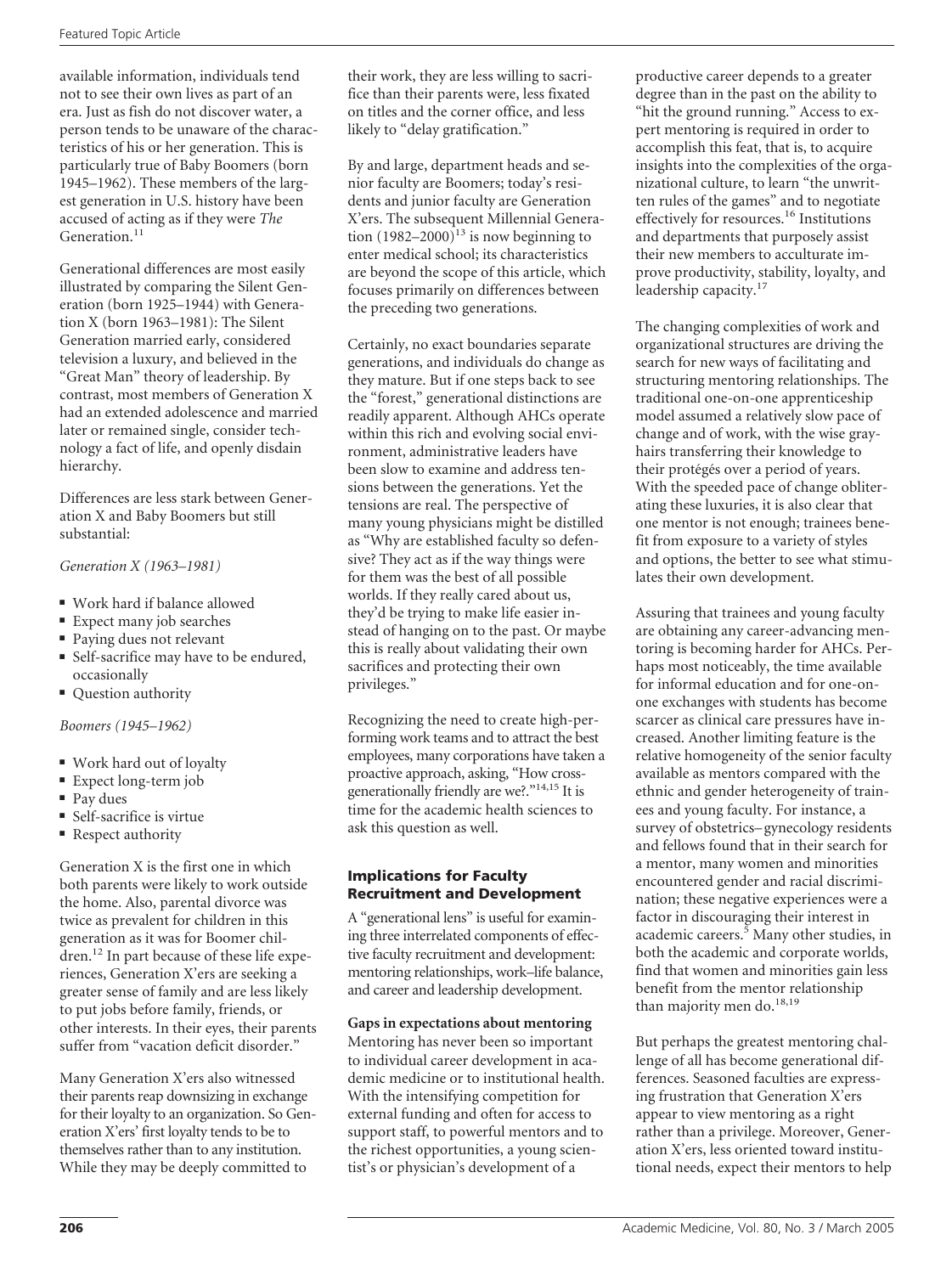them achieve their own goals, leading some senior faculty to label them "selfcentered." Generation X'ers, without necessarily meaning disrespect, also tend to be more direct and outspoken than their parents, increasing the chances of their being seen as self-centered. A shift in locus of control is also apparent; they resent top-down management and are unlikely to follow directions "because I say so." A chair of plastic surgery reports that when he tells residents to do something, they may question the order or simply not follow it; one told him "to chill out."20

And many Generation X'ers reject the message that success means that "you gotta sacrifice" and "do what I did." They may not necessarily regard "superstars" as admirable role models. Intent on creating a multifaceted life early on, Generation X'ers are looking for different models of career development and readily point out the shortcomings of the traditional model of single-minded focus on work.21

Thus, building productive mentoring relationships between these two generations is often challenging, and each generation tends to blame the other for the failures.

#### **Gaps in expectations about the "ideal worker"**

One of us (AJB) conducted a series of focus groups to assess the faculty development and gender climate at Duke University Medical Center.<sup>22</sup> One finding is that there exists a tendency for senior faculty to conclude that "they just don't make 'em like they used to" and to speak wistfully about the days before resident work-hours were limited. One senior faculty member commented that "young people need to work harder, and. frankly, I don't think they want to."<sup>23</sup> While senior members are labeling young people as "slackers" and "uncommitted to medicine," junior members express a very different perspective. One said "a whole lot of docs at Duke look terrible from overwork. I want to say 'lie down and I'll come back in an hour.' " While such value judgments may stem from legitimate concerns about skill development or patient care coverage, on the one hand, and burnout on the other, such comments tend to alienate members of the other generation and to interfere with communication.

Desire for flexibility and work–life balance is apparent in both men and women students' specialty choices. A study of obstetrics– gynecology fellows found that both men and women placed a high priority on "family responsibilities" in making career choices.5 Among U.S. medical students, recent trends show an increase in residency applications for "controllable life" specialties (e.g., anesthesia, dermatology) and decreasing applicants for primary care.<sup>24</sup> Many young people believe that they cannot succeed at the expense of their family time and health and that "a fuller life outside of medicine makes us better doctors."25

But messages that physicians should be "married to medicine" remain prevalent, e.g., doctors' never needing extended or even episodic time away, especially during their 20s and 30s. Typically, tenuretrack appointments allow less flexibility and individualizable options than faculty with young families require. "Constant decisions about which values to compromise" is a common complaint among such faculty and is certainly a disincentive to enter academic careers, where the pulls are in so many different directions.<sup>23</sup>

Another disincentive is the culture of "face time"—i.e., time physically present at work, which younger physicians experience as restrictive and outdated, preferring to be evaluated on accomplishments and productivity.26

#### **Gaps in expectations about faculty careers**

As is true of most jobs in an unstable, unpredictable economy, a faculty appointment is not what it used to be. A tenure-track position with substantial protected time and adequate support staff during the early years is now a rarity. Private practice and managed care positions are no bed of roses, but faculty appointments increasingly resemble these in terms of clinical load and may offer less flexibility and less remuneration. In many specialties, full-time faculty earn less than peers in private practice.<sup>27</sup> This differential is likely to represent a disincentive for many medical school graduates, especially those with high debt. (According to data from the 2004 Graduation Questionnaire of the Association of American Medical Colleges [AAMC], the median from private schools now exceeds \$140,000, and from public, \$105,000). The extraordinary time commitment

required to establish footing as an academic physician, whether as a clinical or basic scientist or as a medical educator, certainly advantages faculty without substantial debt and with the financial resources to hire household help. This feature is also a limitation to increasing the racial diversity of faculty, since disproportionately few underrepresented minorities share in these advantages.

Another difference now is that the top residents and fellows are not necessarily committed to academic careers. That steep climb toward the elusive "peak" of professor makes an HMO job look like "smooth sailing" by comparison. And many young physicians cannot see a clear, alternate path to success to the one modeled by senior faculty, whom they may not necessarily identify as role models.28

#### **Strategies for Generations to Work More Effectively Together**

These insights suggest strategies to assist members of the different generations to work together and to adapt practices to meet the needs of a changing workforce.

## **Improving mentoring**

Mentoring represents the most tangible bridge to continuing the traditions of excellence that are now threatened by lack of funding for medical education, dysfunctional payment mechanisms, and other concerning trends. Bringing junior and senior members of the academy together in systematic ways assists junior members to navigate the complex academic environment more smoothly, to assimilate high professional norms, and to become excited about academic careers.

Clearly pivotal in assuring the provision of excellent mentoring, department chairs and division chiefs face increasing challenges in meeting these responsibilities. Now many chairs are under such pressure from their bosses to generate more clinical dollars that their financial concerns may supersede or conflict with their roles as mentors; they may no longer be able to advocate for protected academic time for their junior faculty. Other challenges facing many department heads with a direct bearing on provision of mentoring are increases in the numbers of faculty and trainees as well as in the pace of change and in productivity pressures. In response some department chairs are creating structures such as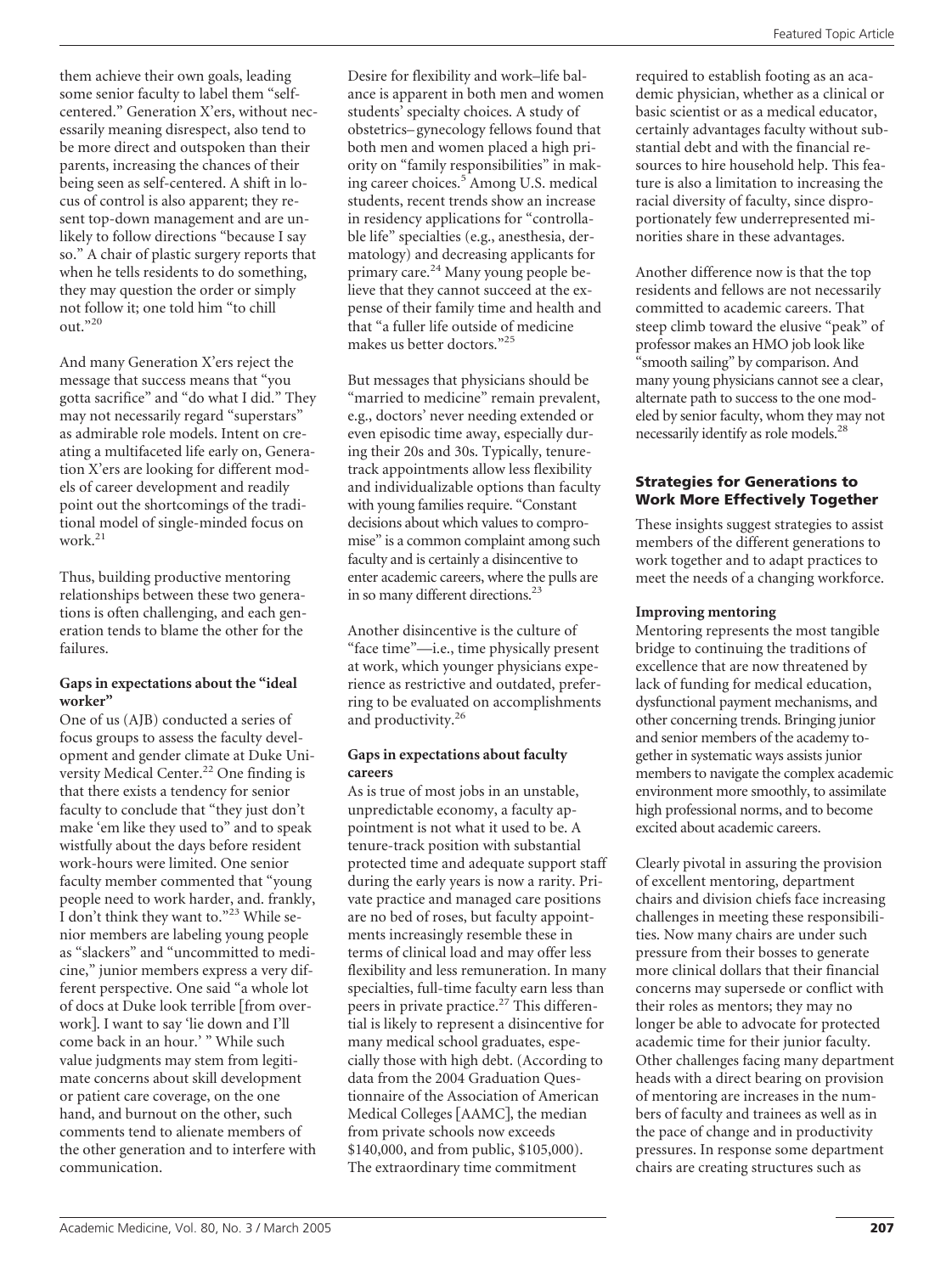mentoring programs that facilitate mentor–protégé pairings or mentoring "committees" assigned to each faculty are examples. Usually created with minimal resources, such programs can help to assure that trainees and faculty have access to career-advancing advice and critiques; in the long run, the programs are likely to enhance faculty productivity and retention.29

However, the potential of mentoring relationships and programs will not be realized unless senior members develop competencies in mentoring "across differences." In mentoring Generation X'ers, the following techniques can help bridge differences:

- Begin the initial interaction with the protégé by having both individuals share information about their backgrounds and important influences, hence opening the door to a productive discussion of differences and preventing erroneous assumptions from arising.
- Create a clear picture of what needs to be accomplished and divide that into achievable goals. Seek the protégé's reactions and opinions. Also, build-in milestones along the way; delayed gratification resonates poorly with Generation X'ers.
- Focus on outcomes. Generation X'ers tend to reject the notion of obligations and prefer to have "a piece of the action," including input into the terms of any arrangement. So be clear about *what* needs to get done but leave some of the *how* to them.
- Use a participative rather than a topdown approach. A leadership style that incorporates teaching, information sharing, and engagement in problem solving is likely to be more successful than one that relies on authority or reference to "how it's done around here."
- If questions about the protégé's commitment to the work arise, link the discussion to outcomes and performance. Offer illustrations linking effort to competency. Ask probing questions, such as—How would you define success in this situation? Will you feel competent? How will you make sure you develop the necessary expertise? To make the discussion as vivid and pertinent as possible, use immediate cases in the clinical care unit to illustrate how critical experience is in equipping a

clinician to competently accomplish complex patient care tasks.

- Give conscientious feedback. Whereas Boomers tend not to seek feedback, and expect substantial documentation to support the feedback they receive, Generation X'ers tend to look for and appreciate frequent, frank feedback.
- Money and advancement are not the only rewards Generation X'ers value, so also offer thanks, professional development opportunities, new electronic equipment, time off, and extra flexibility. Even a simple awards program, e.g., a video store coupon or a laminated button for "resident of the month," can build good will and esprit d'corps.
- Encourage the protégé to mentor others. If the protégé takes the mentoring relationship for granted and underestimates the time and patience involved, encourage the protégé to become a mentor herself or himself.
- Refrain from comparing today to the glories of yesterday.

Crucial for recruiting and shaping the next generation of educators and leaders is having a core of faculty who are enthusiastic and passionate about their work and who invest their time in their colleagues from the next generation. Since mentoring is a critical professional activity requiring great commitment and competency, medical schools should recognize and evaluate mentoring as a core academic responsibility. For instance, students can rate residents and faculty on such indicators as "provides timely feedback that both challenges and supports me," "demonstrates respectful attitudes," and "inspires me as a role model." On their annual review, senior faculty might name their protégés, and trainees and junior faculty, their mentors and role models. Promotions committees might count not only first authorships but also last authorships when the person's protégés are first authors. Mentor-of-the-year awards might include in their criteria the modeling of integration of personal and professional lives.

Schools and departments that have created mentoring programs should assess their effectiveness from both the protégés' and mentors' perspectives<sup>30</sup> and align these programs with other institutional efforts to optimize their value. Whatever frameworks help senior faculty to effectively share the gifts of their expertise and

supports mutually respectful dialogues deserve consideration.

## **Redefining the "ideal worker"**

Most young physicians are hard workers but do not fit the traditional "ideal worker" profile because they have daily responsibilities outside the workplace. As a leading surgery residency program director writes: "Are there changes in what medical students expect from their careers and life in general? Yes, but this does not necessarily reflect a decline in commitment. We can attract or repel them, and we must choose which we wish to do."31

Individuals with many multilayered commitments will not build careers in the linear fashion of yesterday's and today's "giants." Career trajectories are now more likely to undulate and include more plateaus and spirals.32 Compared with eras when a healthy life span was shorter, young persons now may have several careers over five or more decades. This longer life expectancy means more than a simple addition of years at the end; it encourages new ways of thinking about health, balance, and energy management. Naturally, then, young people question the requirement to push so very hard early in their careers at the expense of nutrition, exercise, family, and other interests. Rather than "slacking off," Generation X'ers may actually be extending their productive professional lives.

To retain both women and men in academic careers, two norms in particular deserve reevaluation. First is "face time" at work. Commonly taken as evidence of commitment to the profession, unrestricted availability to work actually rewards neglect of family and personal life. When possible, de-emphasizing time at the hospital as an indicator of effort and focusing instead on productivity-based measures of effort and on meeting learning objectives make more sense. However problematic resident work hour restrictions have been, these requirements are stimulating innovations, such as the identification of the clinical activities that are most educationally useful.<sup>33,34</sup>

More problematic is the unavoidable congruence of career-building and childbearing years. By adhering to an inflexible career trajectory that requires the greatest time commitment in the same years that young families need the most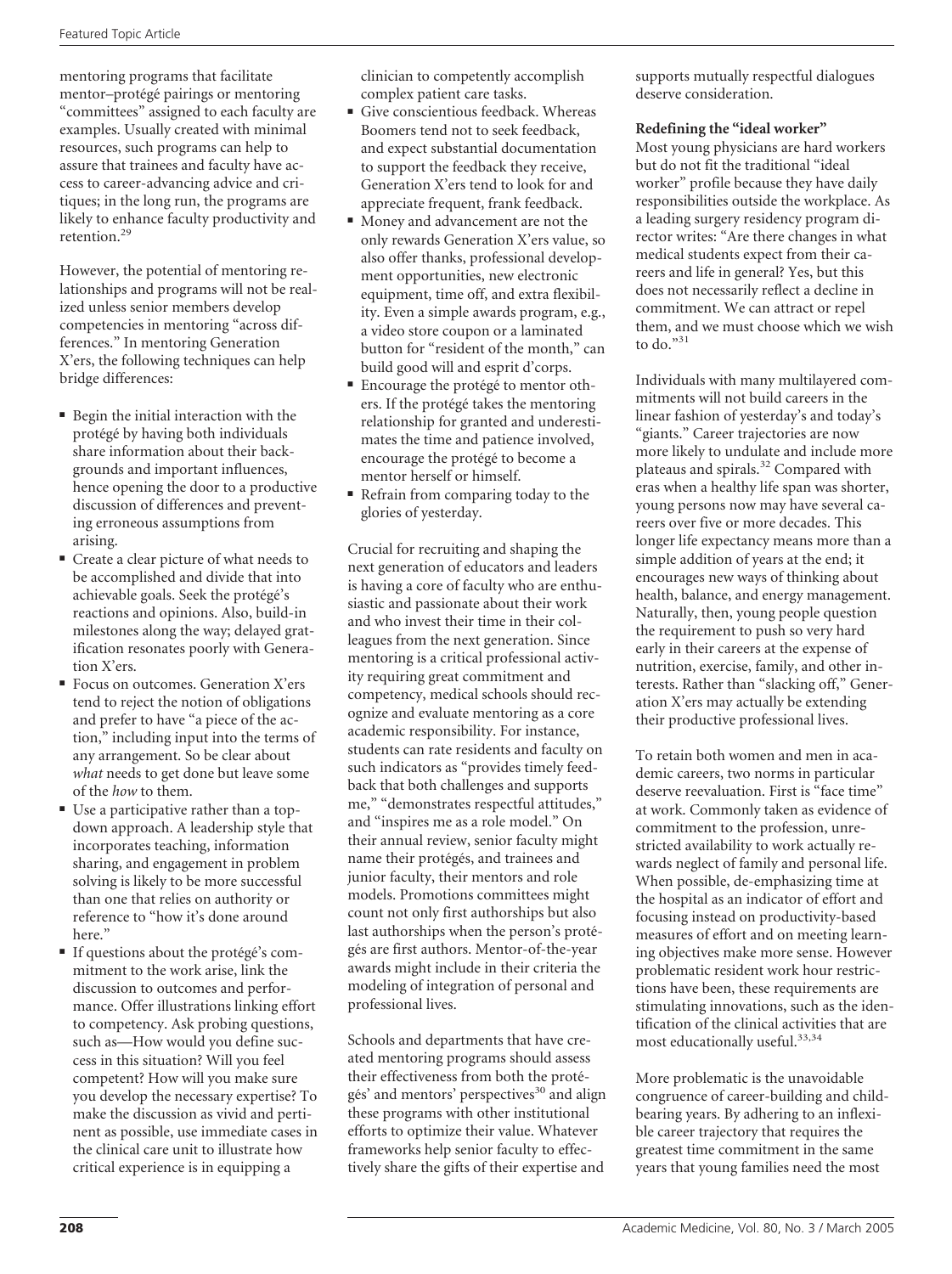attention, academic medicine forces unnecessary "either/or" choices between work and family.<sup>35</sup> To be sure, assuring equity for faculty without family responsibilities, funding benefits, and assuring patient care coverage are challenges. But dualistic thinking has interfered with creative problem-solving here. Each department and institution ought to be exploring and evaluating methods of adding flexibility and of legitimizing less-than-full-time options.36 Part-time practice has been shown to be satisfying not only for physicians but also for their patients.<sup>37</sup>

In addition to less-than-full-time options, other strategies to recruit and retain Generation X'ers include job sharing, greater access to technology, and unpaid leave for personal reasons.<sup>38</sup> In a field as demanding as medicine, why not make it easier for young physicians to integrate their personal and professional lives, especially with so many decades of practice potentially ahead of them?

#### **Enhancing faculty career and leadership development**

Packed to overflowing, undergraduate and graduate medical curricula have made little room for the increasingly critical subject of strategic career management. Given the complexities of career building in medicine, trainees can use assistance in turning their "intellectual capital" and technical abilities into "career capital." Students and residents deserve easy access to educational sessions in such areas as designing an effective curriculum vitae and resume, effectively introducing themselves and discussing their work, setting and achieving professional goals, deciphering the "unwritten rules" of advancement, managing energy and time, obtaining mentoring, and expanding their professional networks.

Faculty development programs are also needed to facilitate proactive career management and to prevent career dead-ends and derailings, but few schools offer their faculty a rich and accessible selection of these resources.39 Although such programs cost much less than replacing faculty, they tend to be underfunded. The costs of recruiting and training faculty are estimated at over 1.5 times the first year's salary (and this estimate does not include costs associated with having the position vacant, e.g., lost referrals, overload on other faculty).<sup>40</sup>

Perhaps even more important to most faculty than continuing opportunities to build skills is the faculty member's relationship with her or his department head. Studies within AHCs have found trust in and communication with the division head to be most predictive of faculty satisfaction. $41$  These studies also find that administrators are often unaware of low faculty morale. Apparently, rather than adopting a forward-looking approach to the challenges of faculty development, department chairs often ignore problems with faculty turnover and stalled careers. Evaluating department heads on their faculty development skills and offering them supportive tools to build these capacities are essential. Also periodic surveys of faculty satisfaction and career development experiences are advisable because faculty concerns are usually amenable to successful intervention.

Updated mechanisms of faculty management are clearly needed, including covenants of accountability and reward systems that reflect both societal needs and the values of younger physicians.<sup>42</sup> Given the pace of change in the environment, it is advisable to periodically examine all institutional motivators and reward systems.<sup>43</sup>

Given the extraordinary demands of administrative leadership roles in medicine, AHCs should also actively nurture the development of their leaders, upon whom our profession (and thus the health of our society) will depend. It's risky to assume that the "cream" will continue to "rise to the top," ready and skilled for tomorrow's demanding leadership roles. Some AHCs have created internal leadership development programs to facilitate the acquisition of management and leadership skills.<sup>44</sup> Some also assist the development of up-and-coming and existing administrative leaders by paying for executive coaching. Individualized coaching can help professionals make the best use of their talents and experience, provide insights into blind spots, leverage failures, and provide a framework for analyses of opportunities and relationships.45

# **The Challenge**

An academic institution's faculty is its greatest asset. Thus the recruitment and preparation of the next generation of first-rate faculty ought to be of great concern to all who are invested in medicine. Certainly, workforce trends are notoriously difficult to predict. Even if medicine does not experience a fall-off in excellent candidates for academic careers, the changing demographics and conditions we have described here necessitate a variety of adaptations and innovations.

The AAMC's Faculty and Leadership Development Office and Group on Educational Affairs can provide numerous examples of promising institutional improvements. For instance, the University of Pittsburgh School of Medicine has appointed an assistant vice chancellor for academic career development; this office provides a full spectrum of career development resources for its health science professionals including postdoctoral students. Duke University School of Medicine has created the position of associate dean for women in medicine and science (and named one of us—AJB—to fill it) and a new Office of Grant Support to improve faculty facility and efficiency with the grant application process. The University of California, San Francisco, School of Medicine's Academy of Medical Educators includes a mentoring program for junior faculty built around peer observation of teaching and offered as a service rather than as a remedial undertaking.46 Many schools in the United States and Canada are creating such innovative faculty development programs. If their designers are able to evaluate their successes in meeting objectives, the community will learn a great deal from these innovations, particularly if cost– benefit data can also be generated.

In this article we have presented a number of strategies for updating faculty development, mentoring, and personnel practices. If put into action, these updates will help attract and nurture the next generation of academic physicians and scientists upon which our AHCs and society depends.

The authors are grateful for the contributions of Carol Aschenbrener, MD, to an earlier version of this paper and to Dora Wang, MD, and Lloyd Michener, MD, for their insights and support.

# **References**

**1** Holmes DE, Lindeman LM (eds). Proceedings 9th Congress of Health Professions Education: Faculty shortages across the health professions. Washington, DC: Association of Academic Health Centers, 2003.